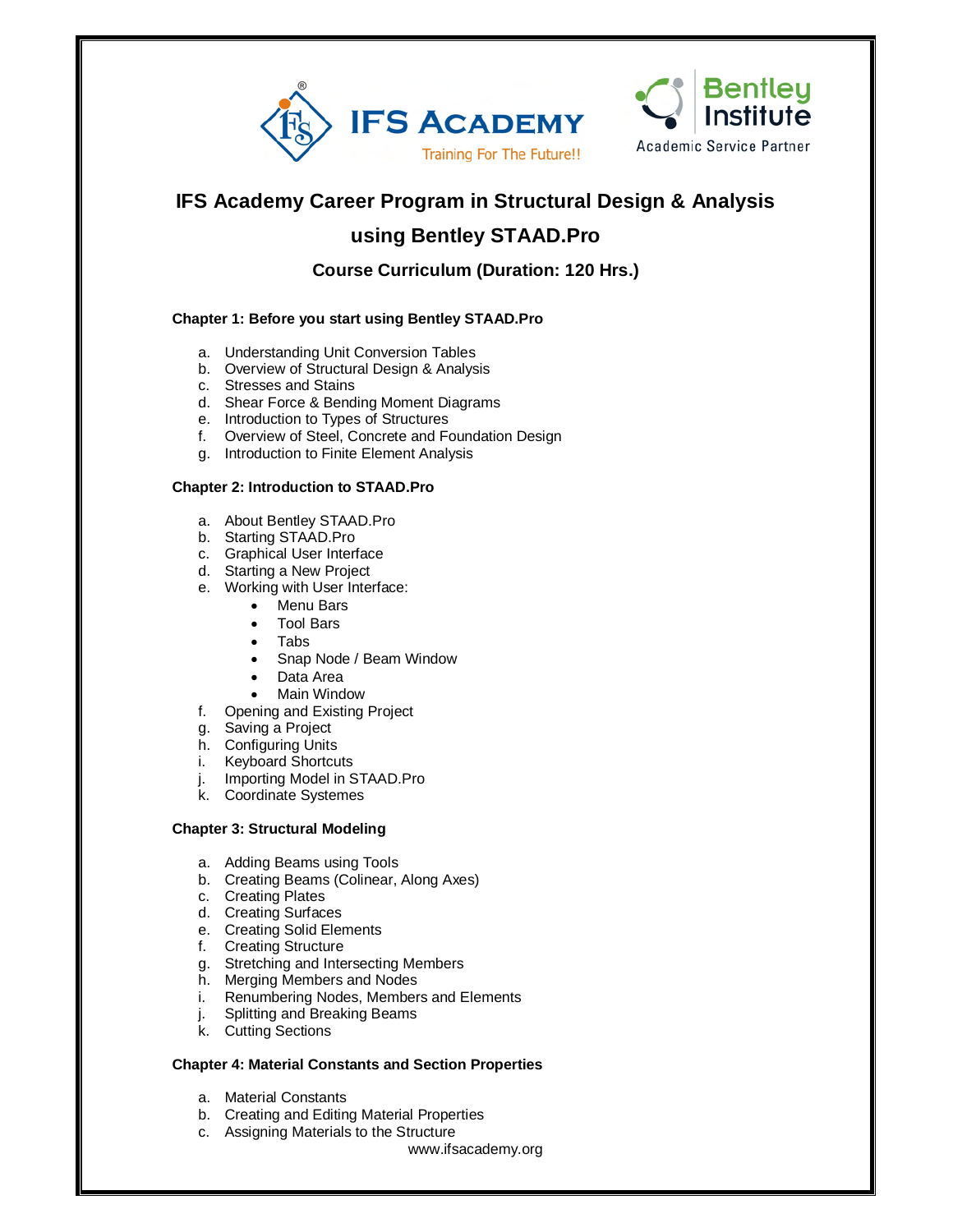- d. Orthotropic Materials
- e. Section Properties
	- Prismatic Sections
	- Tapered Sections
	- Steel Sections
	- Steel Joist and Joist Girders
	- Plate/Surface Thickness

#### **Chapter 5: Member Specifications and Supports**

- a. Node Specification
- b. Member Specifications
	- Release
	- **Offset**
	- Property Reduction factors
	- Cable
	- Truss
	- Compression
	- Tension
	- Inactive
- c. Plate Specifications
	- Release
	- Ignore Inplane Rotation
	- Plane Stress
- d. Supports:
	- Fixed
	- Pinned
	- Fixed But
	- Enforced
	- Enforced But<br>• Multilinear Sp
	- Multilinear Spring
	- Foundation
	- Inclined
	- Tension/Compression Only Springs

### **Chapter 6: Loads**

- a. Types of Loads: Self Weight, Nodal, Member, Area, Floor, Plate, Surface and Solid,
- b. Load Generation
- c. Load Combinations

### **Chapter 7: Performing Analysis**

- a. Pre Analysis
	- Problem Statistics
	- Joint Coordinates
	- Member Information
	- Material Properties
	- Support Information
	- Element & Solid Information
- b. Performing Analysis

#### **Chapter 8: Post Processing & Report Creation**

- a. Post Analysis Print
	- Load Lists
	- Joint Displacement
	- Member Forces
	- Support Reactions
	- CG

www.ifsacademy.org

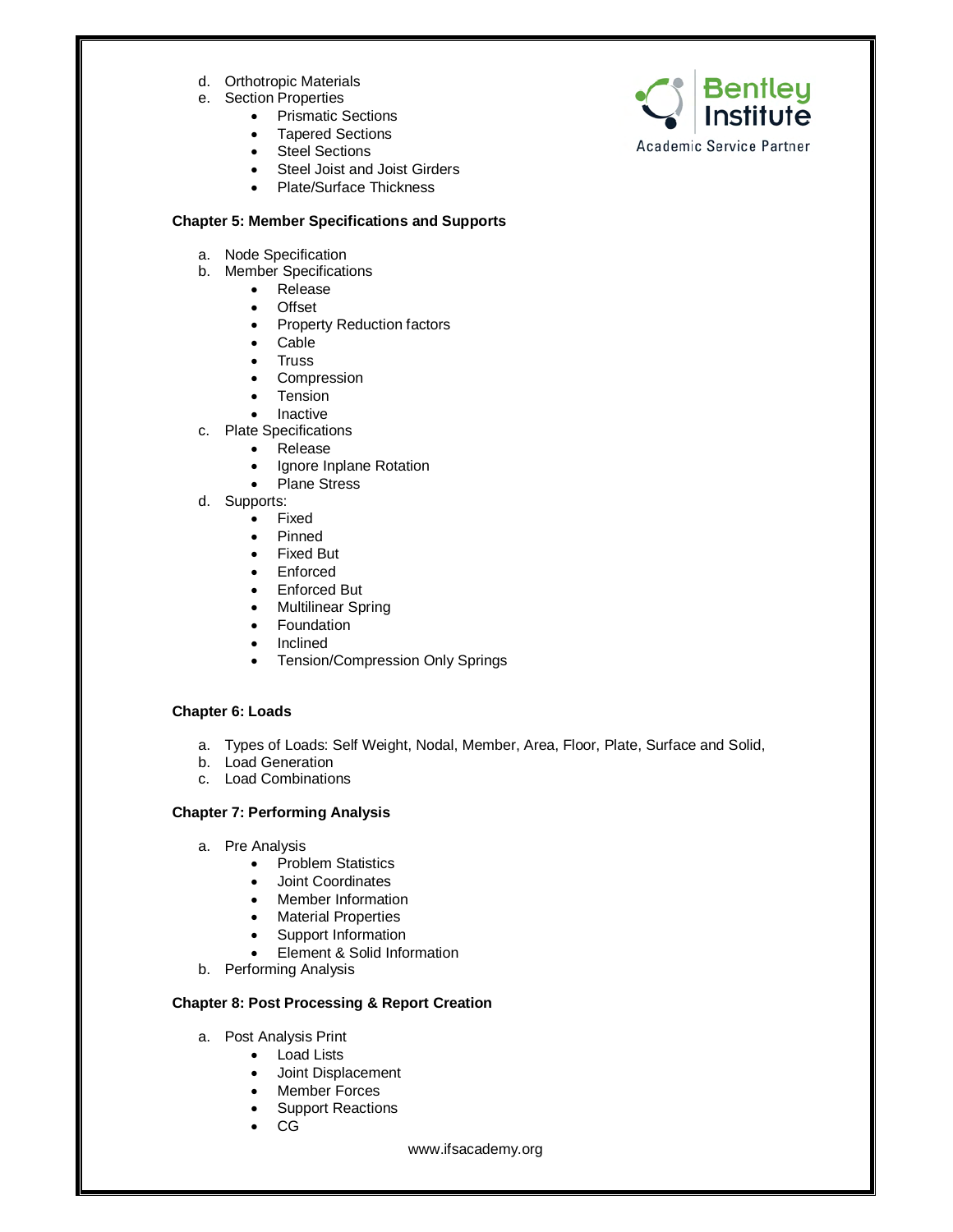- Mode Shapes
- Section Displacement
- Analysis Results
- Member Stresses
- Element Forces/Stresses
- b. Viewing Results
- c. Output File
- d. Post Processing Mode

#### **Chapter 9: RCC Design**

- a. General overview of Concrete Design As per IS 456:2000
- b. RCC Design Parameters in STAAD.Pro
- c. Design of Beams
- d. Design for Flexure
- e. Design for Shear
- f. Design of Columns
- g. Concrete Design Command
- h. Concrete Design Parameter Specification
- i. Concrete Take off Command
- j. Analysis and Design of G+3 RCC Framed Building using STAAD.Pro

#### **Chapter 10: Steel Design**

- a. General Overview of Steel Design as per IS 800
- b. Working / Allowable Stresses Design
- c. WSD Parameter Specifications
- d. Limit State Design
- e. LSD Parameter Specifications
- f. Member Selection Specifications
- g. Tabulated Results of Steel Design
- h. Analysis and Design of Structural Steel Framed Building using STAAD.Pro
- i. Analysis and Design of Structural Steel Truss Building using STAAD.Pro
- j. Analysis of Crane Girder using Moving Load Method

#### **Chapter 11: Seismic Analysis**

- a. Introduction to Seismic Analysis
- b. Earthquake Loading in Structures / Buildings
- c. Earthquake Load Generation using Static Method as per IS 1893
- d. Earthquake Load Generation using Response Spectrum Method as per IS 1893

#### **Chapter 12: Wind Load Analysis**

- a. Introduction to Wind Loads
- b. Introduction to Wind Loads as per IS 875 Part III
- c. Application of Wind Loading in STAAD.Pro

#### **Chapter 13: Introduction to Finite Element Analysis**

- a. Use of Finite Element Analysis in Structural Analysis
- b. Plate Analysis

#### **Chapter 14: Analysis of Water Tank**

- a. Introduction to Various Types of Loadings in Water Tanks
- b. Analysis of Underground Circular and Rectangular Water Tank
- c. Analysis of Circular and Rectangular Water Tank Resting on Ground
- d. Analysis of Circular and Rectangular Overhead Water tank
- e. Analysis of Cantilever Retaining Wall



**Academic Service Partner** 

**Bentley**